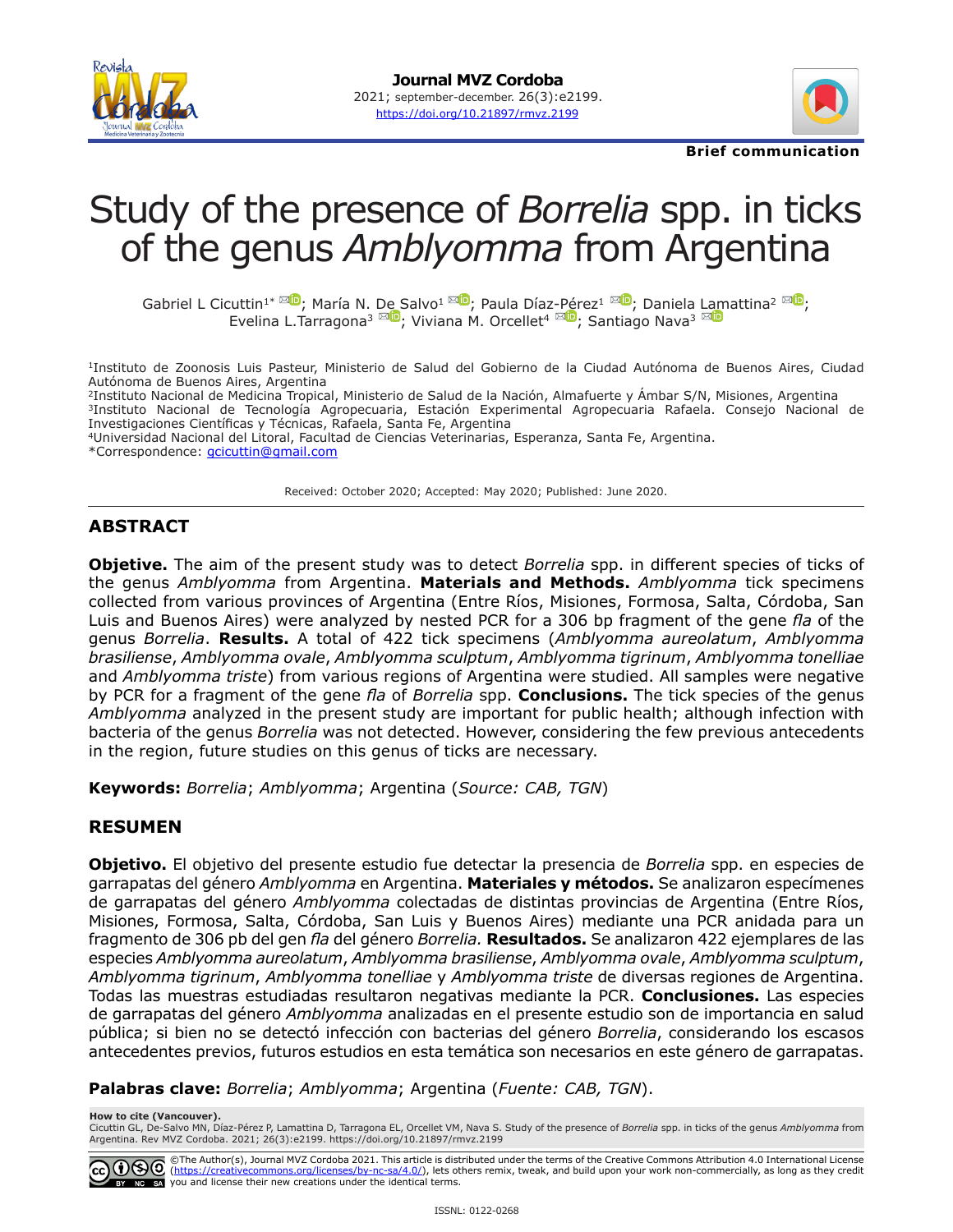# **INTRODUCTION**

Ticks of the genus *Amblyomma* (Family Ixodidae) comprise approximately 135 species worldwide, being the genus with the highest specific richness in the neotropical region (1). Although the range of hosts for ticks of the genus *Amblyomma* includes all classes of terrestrial vertebrates, most of the species present in the southern cone of America feed on mammals, although birds are also important hosts for the immature stages of many species (1). Different species of *Amblyomma* were reported infesting humans in the southern cone of America, such as *Amblyomma aureolatum* (adult stages), *Amblyomma brasiliense* (all stages), *Amblyomma coelebs* (all stages), *Amblyomma dubitatum* (all stages), *Amblyomma neumanni* (all stages), *Amblyomma ovale* (adults), *Amblyomma parvum* (adults), *Amblyomma sculptum* (all stages), *Amblyomma tigrinum* (adults), *Amblyomma tonelliae* (all stages) and *Amblyomma triste* (adults); all species present in Argentina (1). In addition, some of these species are vectors for various pathogenic microorganisms (e.g. *Rickettsia rickettsii* and *Rickettsia parkeri*) for humans (1).

The genus *Borrelia* (Family Spirochaetaceae) includes more than 30 genospecies transmitted by arthropods with different degrees of pathogenicity (2,3). Bacteria of the genus *Borrelia* are contained in three groups: *Borrelia burgdorferi* sensu lato (BBG), transmitted mainly by ticks of the genus *Ixodes*; Relapsing Fever (RFG), transmitted by ticks and lice; and a third group also transmitted by ticks (REP) (3,4). BBG consists of approximately 18 formally described genospecies, including the main agents of Lyme disease: *Borrelia burgdorferi* sensu stricto, *Borrelia afzelii*, and *Borrelia garinii*, all transmitted by ticks of the *Ixodes ricinus* complex in the northern hemisphere (2,3). Within RFG borrelia transmitted by ticks, there are genospecies transmitted by soft ticks (family Argasidae), e.g., *Borrelia hispánica*, *Borrelia turicatae* and *Borrelia anserina* and genospecies transmitted by hard ticks (family Ixodidae), e.g. *Borrelia miyamotoi* and *Borrelia theileri* (2,3). Finally, the REP includes *Borrelia* spp. transmitted by hard ticks that have been detected in different regions of the world. *Borrelia* REP name is due that was originally found in reptiles or reptile-associated ticks, but has also been detected in non-reptile-related hard ticks, as well as birds (2,3,4,5).

The association of *Borrelia* spp. with ticks of the genus *Amblyomma* has been less studied regarding the association between *Borrelia* and ticks of the genus *Ixodes*. In America, RFG genospecies (*Borrelia lonestari*) were detected in *Amblyomma americanum* from the USA (6,7) and REP genospecies in *Amblyomma maculatum* from the USA (4), *Amblyomma longirostre* from Brazil (5) and French Guiana (8), *Amblyomma geayi* from French Guiana (8), *A. aureolatum* from Argentina (3) and *Amblyomma dissimile* from Mexico (9). Furthermore, recently dos Santos et al (10) reported *Borrelia* sp. from a separate group to REP and RFG in *A. brasiliense*.

Considering the few studies about the potential role of ticks of the genus *Amblyomma* as vectors of *Borrelia* spp. in South America, the objective of this work was to analyze the presence of genus *Borrelia* in different species of this genus of ticks in Argentina.

# **MATERIALS AND METHODS**

**Samples.** The tick specimens used in this study, collected in the parasitic and free-living phase, correspond to material already published in Cicuttin et al (11,12,13), Lamattina et al (14), Mastropaolo et al (15) and Tarragona et al (16). The data of sampling methods, environmental characteristics of the collection sites and taxonomic determination are detailed in them. The ticks collected in the provinces of Entre Ríos and Formosa were extracted manually on the hosts or by flag method in their free-life phase in vegetation, and identified following the descriptions and keys presented in Nava et al (1).

**Extraction of DNA.** The ticks were processed individually. The nucleic acids were extracted using AxyPrep Multisource Genomic DNA MiniPrep Kit (Axygen Biosciences, USA), High Pure PCR Template Preparation Kit (Roche, Germany) and using phenol-chloroform-isoamyl alcohol. The details of the methodology used were previously published; endogenous controls were not used (11,12,13,14,15,16).

**Molecular detection of** *Borrelia* **spp.** Nested PCR for a 306 bp fragment of the *fla* gene was performed using the primers: Fla-LL 5´-ACATATTCAGATGCAGACAGAGGT-3´, Fla-RL 5´-GCAATCATAGCCATTGCAGATTGT-3´, Fla-LS 5´-AACAG-CTGAAGAGCTTGGAATG -3´ and Fla-RS 5´-CTTTGATCACTTTCATTCT-AATAGC-3´ (6). *Borrelia burgdorferi* s.s. (positive) and nucleasefree water (negative) were used as controls.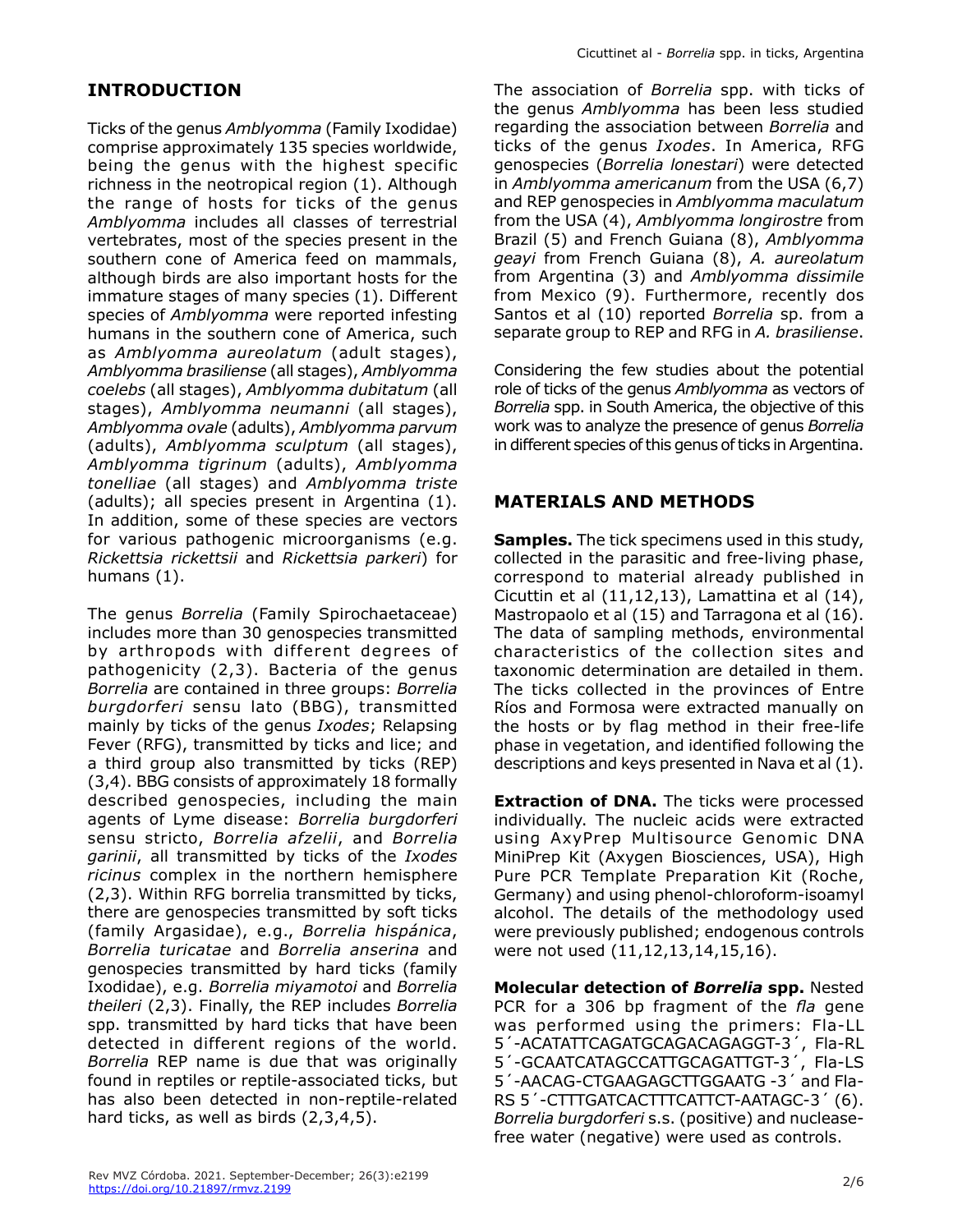**Ethical aspects.** This study was carried out following the principles emanating from law 25.326/2000 (Protection of personal data), law 3.301/2009 (Protection of the Rights of Subjects in Health Research) and the Declaration of Helsinki (1964) from the World Medical Association and subsequent updates. It was also in accordance with the "International Guiding Principles Applicable to Biomedical Research with Animals" of the Council for International Organizations of Medical Sciences approved by the Consultative Committee on Medical Research of the World Health Organization (1985), the "International Standards for biomedical research with animals "of the Pan American Health Organization (1990) and Title 7:" Animal Welfare "of the Terrestrial Animal Health Code of the World Organization for Animal Health (2011).

The project had the approval of the Teaching and Research Committee of Instituto de Zoonosis Luis Pasteur.

#### **RESULTS**

A total of 422 specimens of the species *A. aureolatum*, *A. brasiliense*, *A. ovale*, *A. sculptum*, *A. tigrinum*, *A. tonelliae* and *A. triste were* processed. Table 1 shows the detail by species, stage, host (or vegetation for ticks free-life phase) and collection location.

All the samples analyzed were negative by PCR for the fragment of the *fla* gene of the genus *Borrelia*.

**Table 1.** Specie, locality of origin, collection source (hosts / vegetation) and number of analyzed specimens of the ticks studied.

| <b>Specie</b>         | <b>Province</b>     | <b>Location</b>                                                              | Host /<br>vegetation | <b>Stage</b> | n              | <b>Total</b> |
|-----------------------|---------------------|------------------------------------------------------------------------------|----------------------|--------------|----------------|--------------|
| Amblyomma aureolatum  | Entre Ríos          | Colón (32°13'S, 58°08'O)                                                     | Dog                  | Adult        | 4              | 37           |
|                       |                     | Feliciano (30°23'S, 58°45'O)                                                 | Dog                  | Adult        | 2              |              |
|                       |                     | La Paz (30°45'S, 59°39'O)                                                    | Dog                  | Adult        | 8              |              |
|                       |                     |                                                                              | Cat                  | Adult        | $\mathbf{1}$   |              |
|                       |                     | Paraná (31°43'S, 60°31'O)                                                    | Dog                  | Adult        | 19             |              |
|                       |                     |                                                                              | Cat                  | Adult        | 2              |              |
|                       |                     |                                                                              | Human                | Adult        | $\mathbf{1}$   |              |
| Amblyomma brasiliense | <b>Misiones</b>     | Parque Nacional Iguazú<br>(25°41′S, 54°27′O)                                 | Vegetation           | Adult        | 47             | 92           |
|                       |                     |                                                                              | Vegetation           | Nymph        | 35             |              |
|                       |                     | Parque Provincial Puerto Península<br>(25°43'S, 54°33'O)                     | Vegetation           | Adult        | 5              |              |
|                       |                     |                                                                              | Vegetation           | Nymph        | 5              |              |
| Amblyomma ovale       | Formosa             | El Bagual (25°59 'S, 58°24 'O)                                               | Vegetation           | Nymph        | 2              | 8            |
|                       |                     |                                                                              | Taraba major         | Nymph        | $\overline{4}$ |              |
|                       |                     |                                                                              |                      | Larva        | 2              |              |
| Amblyomma sculptum    | Salta               | Parque Nacional El Rey<br>$(24^{\circ}15^{\prime}S, 64^{\circ}40^{\prime}O)$ | Vegetation           | Adult        | 80             | 80           |
| Amblyomma tigrinum    | Córdoba             | Nono<br>(31°46'S, 64°59'0)                                                   | Dog                  | Adult        | $\overline{4}$ | 99           |
|                       |                     |                                                                              | Vegetation           | Adult        | 11             |              |
|                       |                     | Salsipuedes<br>(31°09'S, 64°19'O)                                            | Vegetation           | Adult        | 42             |              |
|                       | San Luis            | Cortaderas<br>(32°30'S, 65°00'O)                                             | Cat                  | Adult        | 19             |              |
|                       |                     | Merlo<br>(32°20'S, 65°00'O)                                                  | Dog                  | Adult        | 23             |              |
| Amblyomma tonelliae   | Salta               | El Tunal<br>$(25^{\circ}14^{\prime}S, 64^{\circ}25^{\prime}O)$               | Vegetation           | Adult        | 52             | 52           |
| Amblyomma triste      | <b>Buenos Aires</b> | INTA E.E.A. Delta del Paraná<br>$(34^{\circ}11'$ S, 58°50'O)                 | Vegetation           | Adult        | 35             | 54           |
|                       |                     | General Lavalle (36°22'S, 56°21'O)                                           | Vegetation           | Adult        | 19             |              |
| <b>Total</b>          |                     |                                                                              |                      |              |                | 422          |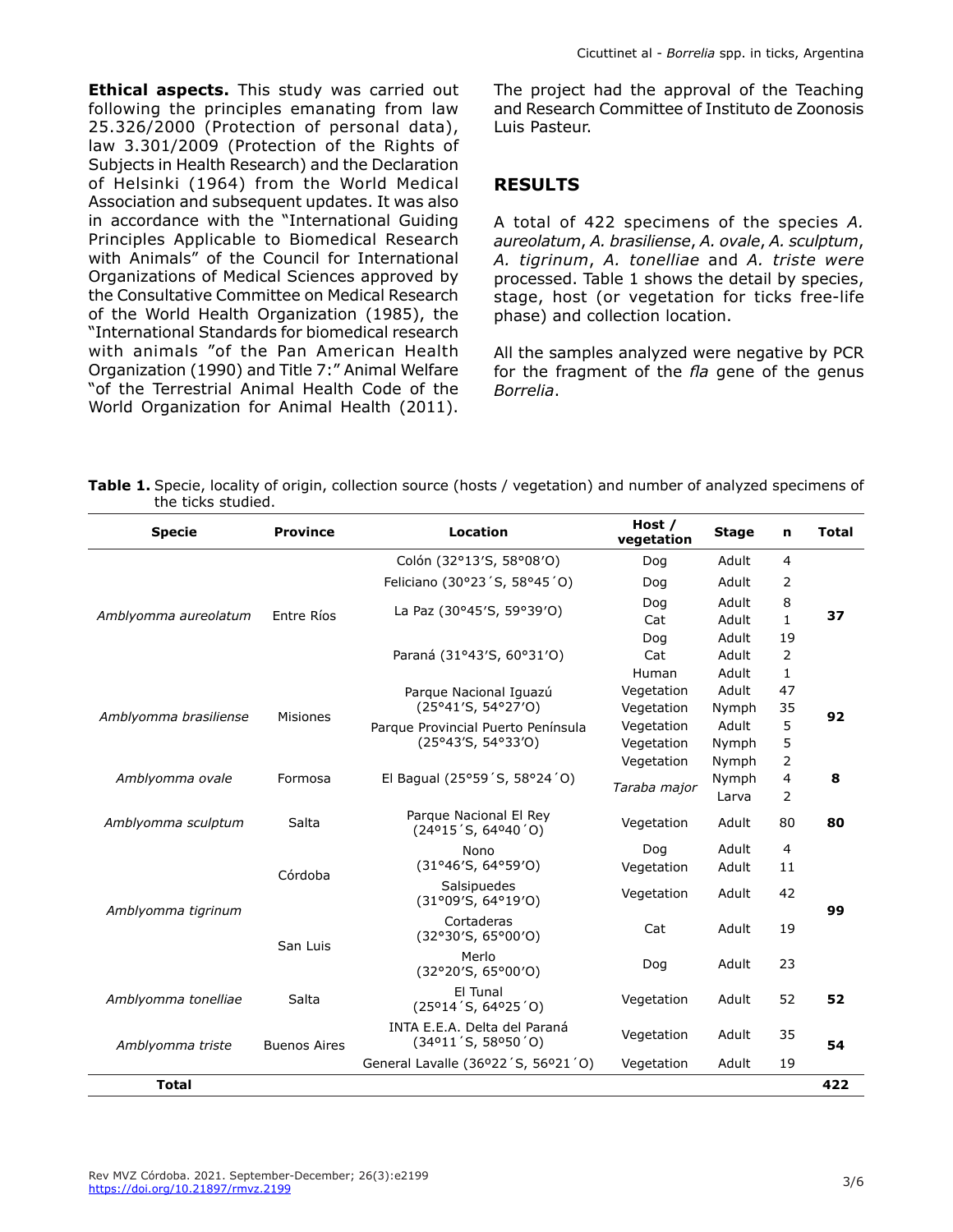# **DISCUSSION**

This is the first study to analyze the presence of *Borrelia* spp. in ticks *A. sculptum*, *A. tigrinum* and *A. tonelliae* and the first in Argentina for the species studied (except for of *A. triste* and *A. aureolatum*).

In Argentina, the previous research of *Borrelia* in the genus *Amblyomma* was limited to a single work. Cicuttin et al (3) analyzed 432 *A. aureolatum* and 65 *A. triste ticks* collected in the Reserva Ecológica Costanera Sur (Buenos Aires City), finding 1.7% of *A. aureolatum* positive for *Borrelia* sp. phylogenetically related to the REP group. In that study, only nymphs of *A. aureolatum* were positive (9/52 -17.3% - in nymphs collected on vegetation and 5/11 -45.4% - in those collected on birds), highlighting the possible role of the birds as amplifying hosts of *Borrelia* sp. REP (3). Similarly, the findings of *Borrelia* sp. REP in Brazil were carried out in nymphs of *A. longirostre* collected on birds (5), while in French Guiana it was detected in larvae of *A. longirostre* and *A. geayi* parasitizing birds (8) and in Mexico it was detected in nymphs and adults of *A. dissimile* collected from toads (9). On the other hand, *Borrelia* sp. REP group in USA was obtained from adults of free-living *A. maculatum* (4). The *Borrelia* genospecies of the REP found in USA, Brazil and French Guiana are closely related to each other (possibly the same species), but not to *Borrelia* sp. REP found in *A. aureolatum* from Argentina (8). The *Borrelia* sp. recently found in *A. brasiliense* from Brazil is related to sequences of *Borrelia* spp. reported in Ethiopia and Ivory Coast, conforming a separate group of REP and RFG (10). In that study, *Borrelia* sp. was detected in 1 group of 6 nymphs collected from vegetation (out of 266 studied) (10); in comparison, in our study only 40 nymphs of *A. brasiliense* were analyzed.

Regarding the association between BBG and the genus *Amblyomma*, an extensive review by Stromdahl et al. (17) shows that the few positive findings (0.1% in almost 30,000 specimens studied) in *A. americanum* from USA correspond to studies in ticks collected on hosts (the DNA detected is possibly related to the ingestion of infected blood from the host) or suspected contamination in the laboratory. On the other hand, in a review on experimental studies to determine the vector competence of *A. americanum* in the transmission of *B. burgdorferi* s.l., it is concluded that this species contributes minimally or in no way to the transmission cycle of Lyme borreliosis in USA (18). The presence of antimicrobial peptides (defensins) with lytic activity against *B. burgdorferi* s.l. it has been considered as an important factor (18).

Finally, various studies in A*. americanum* from the USA report 1-3% infection with *Borrelia lonestari*, a species belonging to the RFG (7).

In the present study, no DNA of bacteria of the genus *Borrelia* was detected in different species of ticks of public health importance belonging to the genus *Amblyomma*. Considering the scarce previous antecedents, future studies on this subject are necessary, especially in the case of tick species that frequently parasitize birds, reptiles and amphibians, since these hosts could act as potential reservoirs and amplifiers in the enzootic cycle of borreliae-associated with *Amblyomma* in the region.

## **Conflicts of interest**

None.

#### **Acknowledgements**

This work has been partially funded by the Grant for Clinical and Epidemiological Research 2018 (Alberto J. Roemmers Foundation).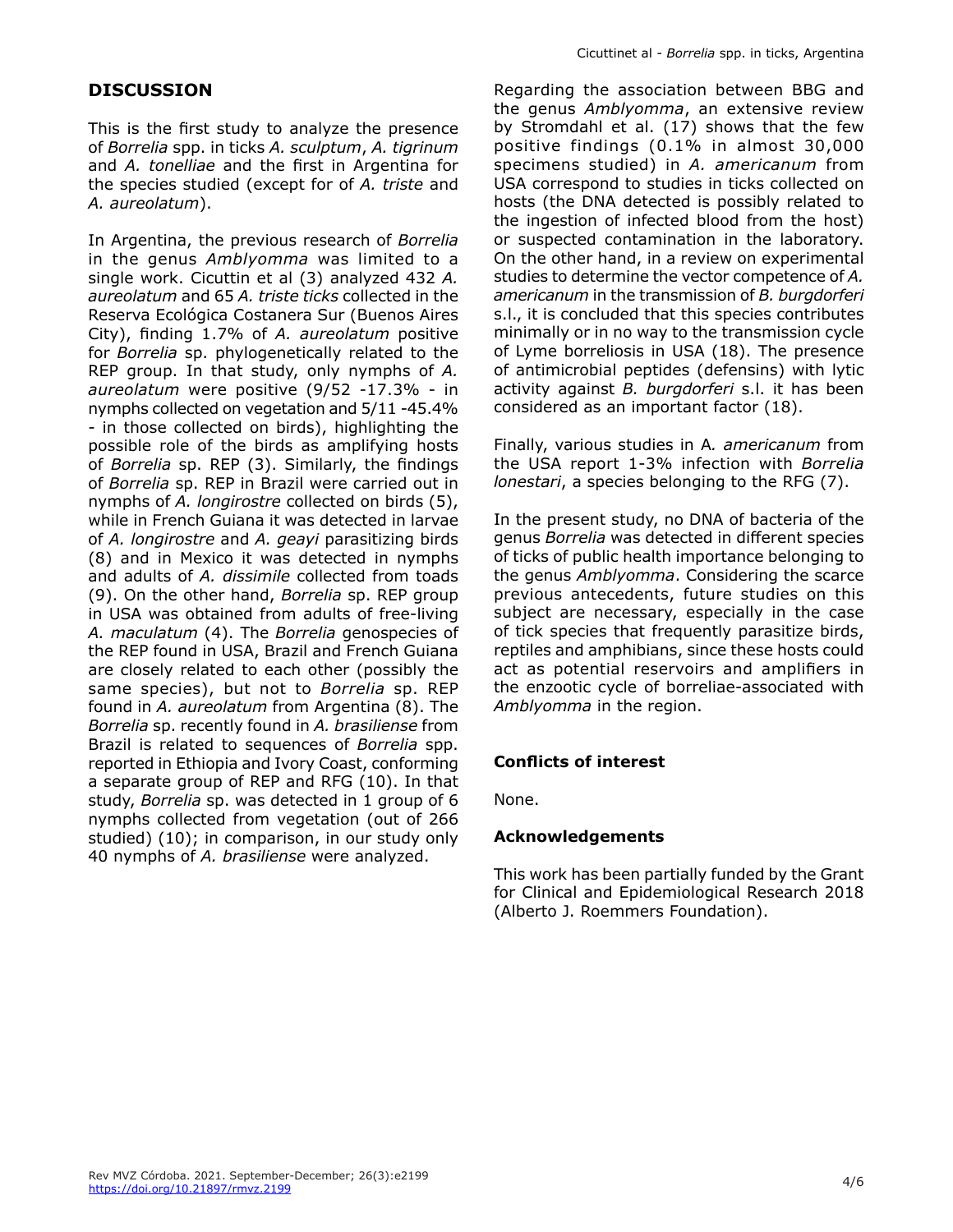# **REFERENCES**

- 1. Nava S, Venzal JM, González Acuña D, Martins TF, Guglielmone AA. Ticks of the Southern Cone of America: Diagnosis, Distribution and Hosts with Taxonomy, Ecology and Sanitary Importance. London: Academic Press; 2017.
- 2. Margos G, Gofton A, Wibberg D, Dangel A, Marosevic D, Loh SM, et al. The genus *Borrelia* reloaded. PLoS One. 2018; 13(12):1–14. [https://doi.org/10.1371/](https://doi.org/10.1371/journal.pone.0208432) [journal.pone.0208432](https://doi.org/10.1371/journal.pone.0208432)
- 3. Cicuttin GL, De Salvo MN, Venzal JM, Nava S. *Borrelia* spp. in ticks and birds from a protected urban area in Buenos Aires city, Argentina. Ticks Tick Borne Dis. 2019; 10(6):101282. [https://doi.org/10.1016/j.](https://doi.org/10.1016/j.ttbdis.2019.101282) [ttbdis.2019.101282](https://doi.org/10.1016/j.ttbdis.2019.101282)
- 4. Lee JK, Smith WC, McIntosh C, Ferraric FG, Moore Hendersond B, Varela Stokes A. Detection of a *Borrelia* species in questing Gulf Coast ticks, *Amblyomma maculatum*. Ticks Tick Borne Dis. 2014; 5(4):449–452. [https://doi.org/10.1016/j.](https://doi.org/10.1016/j.ttbdis.2014.02.004) [ttbdis.2014.02.004](https://doi.org/10.1016/j.ttbdis.2014.02.004)
- 5. Pacheco A, Cordeiro MD, Cepeda MB, Luz HR, Cardozo SV, Berto BP, et al. Hemoparasites in ticks of wild birds of Serra dos Órgãos National Park, state of Rio de Janeiro, Brazil. Brazilian J Vet Parasitol. 2019; 28(2). [https://doi.org/10.1590/](https://doi.org/10.1590/s1984-29612019017) [s1984-29612019017](https://doi.org/10.1590/s1984-29612019017)
- 6. Barbour AG, Maupin GO, Teltow GJ, Carter CJ, Piesman J. Identification of an uncultivable *Borrelia* species in the hard tick *Amblyomma americanum*: possible agent of a Lyme disease-like illness. J Infect Dis. 1996; 173(2):403-409. [https://doi.](https://doi.org/10.1093/infdis/173.2.403) [org/10.1093/infdis/173.2.403](https://doi.org/10.1093/infdis/173.2.403)
- 7. James AM, Liveris D, Wormser GP, Schwartz I, Montecalvo M a, Johnson BJ. *Borrelia lonestari* infection after a bite by an *Amblyomma americanum* tick. J Infect Dis. 2001; 183 (12):1810–1814. [https://doi.](https://doi.org/10.1093/infdis/173.2.403) [org/10.1093/infdis/173.2.403](https://doi.org/10.1093/infdis/173.2.403)
- 8. Binetruy F, Garnier S, Boulanger N, Talagrand-reboul É, Loire E, Faivre B, et al. A novel *Borrelia* species, intermediate between Lyme disease and relapsing fever groups, in neotropical passerine-associated ticks. Sci Rep. 2020; 10:10596. [https://doi.](https://doi.org/10.1038/s41598-020-66828-7) [org/10.1038/s41598-020-66828-7](https://doi.org/10.1038/s41598-020-66828-7)
- 9. Colunga-Salas P, Sánchez-Montes S, Ochoa-Ochoa LM, Grostieta E, Becker I. Molecular detection of the reptile-associated *Borrelia* group in *Amblyomma dissimile*, Mexico. Medical and Veterinary Entomology. 2020; 52:1-5. https://doi.org/ 10.1111/ mve.12478
- 10. dos Santos CA, Suzin A, Vogliotti A, Nunes PH, Barbieri ARM, Labruna MB, et al. Molecular Detection of a *Borrelia* sp. in nymphs of *Amblyomma brasiliense* ticks (Acari: Ixodidae) from Iguaçu National Park, Brazil, genetically related to *Borrelia* from Ethiopia and Côte D'Ivoire. Ticks Tick Borne Dis. 2020; 11(6):101519. [https://](https://doi.org/10.1016/j.ttbdis.2020.101519) [doi.org/10.1016/j.ttbdis.2020.101519](https://doi.org/10.1016/j.ttbdis.2020.101519)
- 11. Cicuttin G, Nava S. Molecular identification of *Rickettsia parkeri* infecting *Amblyomma triste* ticks in an area of Argentina where cases of rickettsiosis were diagnosed. Mem Inst Oswaldo Cruz. 2013; 108(1):123– 125. [http://dx.doi.org/10.1590/S0074-](http://dx.doi.org/10.1590/S0074-02762013000100022) [02762013000100022](http://dx.doi.org/10.1590/S0074-02762013000100022)
- 12. Cicuttin GL, De Salvo MN, Nava S. Two novel *Ehrlichia* strains detected in *Amblyomma tigrinum* ticks associated to dogs in periurban areas of Argentina. Comp Immunol Microbiol Infect Dis. 2017; 53:40-44. [https://](https://doi.org/10.1016/j.cimid.2017.07.001) [doi.org/10.1016/j.cimid.2017.07.001](https://doi.org/10.1016/j.cimid.2017.07.001)
- 13. Cicuttin GL, Salvo MN De, Pérez PD, Silva D, Félix L, Venzal JM, et al. A novel *Ehrlichia* strain (Rickettsiales: Anaplasmataceae) detected in *Amblyomma triste* (Acari: Ixodidae), a tick species of public health importance in the Southern Cone of America. Pathog Glob Health. 2020; 114(6):318-322. [https://doi.org/10.1080/20477724.2020.1](https://doi.org/10.1080/20477724.2020.1795579) [795579](https://doi.org/10.1080/20477724.2020.1795579)